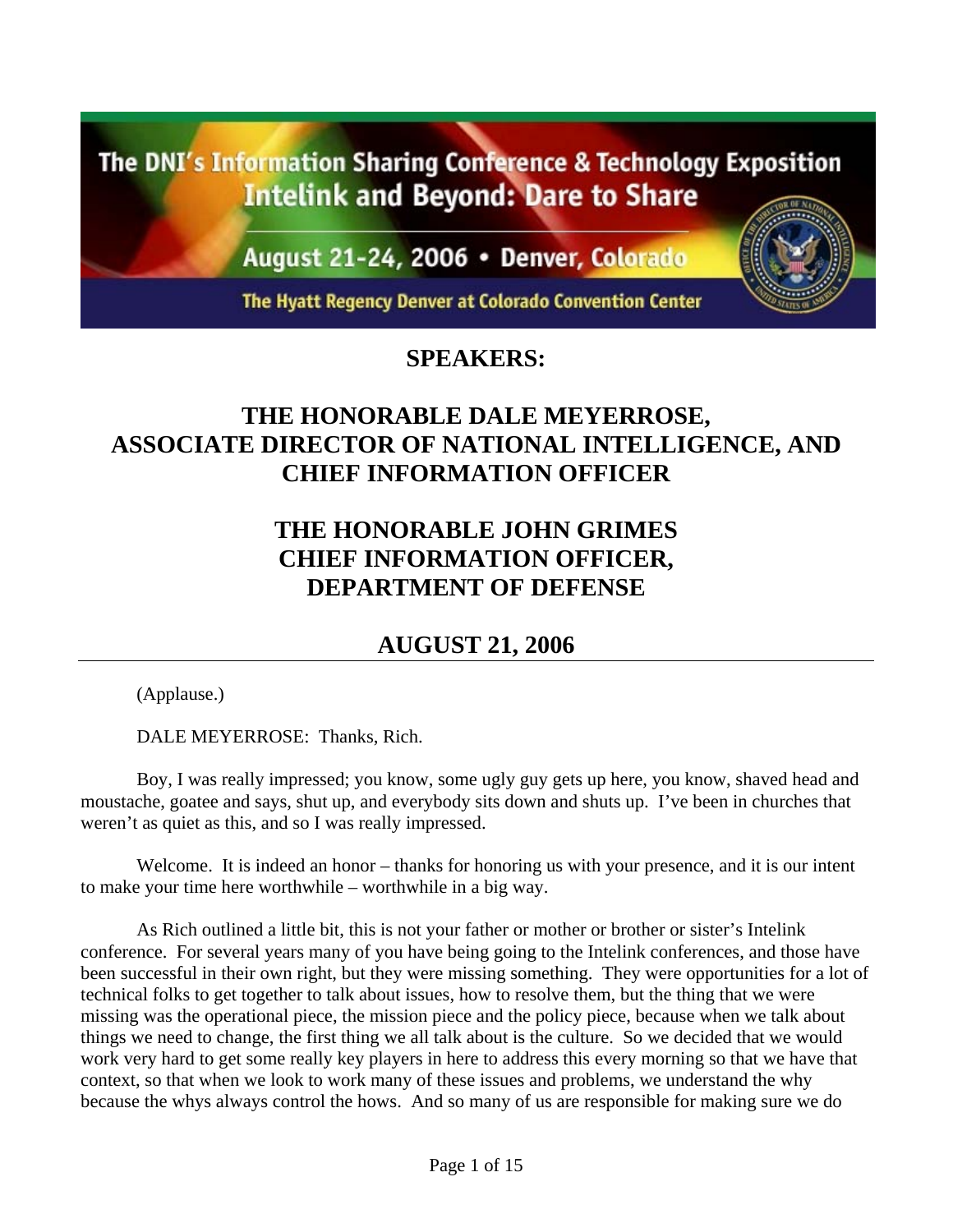things right; we just need to make sure that we're doing the right things. And this is truly a changed environment.

Now, some of you may have noticed that my staff hoodwinked me into letting an acronym get created called DISCO. And they gave me this long pitch, didn't let me know what they were really after: You know, the DNI's Information Sharing Conference, are you okay with that, boss? You okay with that, boss? And then they said, okay, then you just approved DISCO. And that was – I guess it was okay. I think it's an excuse to bring out some old clothes that some of my folks had in the closet because they just yearn for the '70s.

But there is an analogy here. Think about it. In our business, the transformation that started in the '70s with ARPANET, and the business that not every person that used ARPANET had to know all the intricacies and vagaries of mosaic. All that started in the '70s. And the '70s laid the bedrock business for telecommunications and the marrying of telecommunications and data automations and all those kinds of things, and I think by and large, if you look back in the lexicon you find, you know, information starting to creep into the lexicon, and so there is a circle which ties all those things together.

You know, you could say that a little bit of history ties what we're doing today. You know, today is the day in 1944 that Paris was freed. So some of you can maybe thing that you came to Colorado to get free from wherever you happened to be, like Washington, D.C. Or this is also the anniversary of 1858, the first of the Lincoln-Douglas debates in Illinois. Some of you may or may not remember 1858; Abe Lincoln lost in the senatorial elections in Illinois. But the debates started then, and they were famous for the issues that they sought to galvanize, so hopefully the debate that we have here today will hopefully galvanize. Today is also the anniversary of 1959 when President Eisenhower inked the bill which authorized the creation of the  $50<sup>th</sup>$  state in the United States, Hawaii. And so maybe we can think about the business of some of the things, the relationships, the things we do here will actually establish things of permanence that we can go back, take with us, and work through the challenges that lie ahead of us.

That's as good as I can do to stretch all the history things in the making today relevant. And it took a long time to do that, believe me. What I'd like to do now is to transition into our first segment, and we're going to do – it's going to be a little bit different than maybe what you're used to, or expecting maybe. I'm going to ask Mr. John Grimes, the Honorable John Grimes, to join me here in a second. And it is the first time that he and I have actually appeared on a public stage together. However, it is not the first time that we've either met or worked together or handled the issues that confront us today.

As we were going through the confirmation process together last year, we talked several times about the business of how it was easy for so many folks to point to a rift between DOD and the intelligence community as an excuse for not doing something or as a reason or an inhibitor, and he and I pledged as we were going through the confirmation processes separately in 2005 that we would take that excuse off the table. We saw that as an artificiality and one not productive either for the country, the intelligence community, DOD, or the other partners that we've got in the business of working the nation's business.

And so not only is Mr. Grimes here, but we've also got several folks from across various government agencies that I think will contribute to our discussion. Interact, challenge us, probe. This is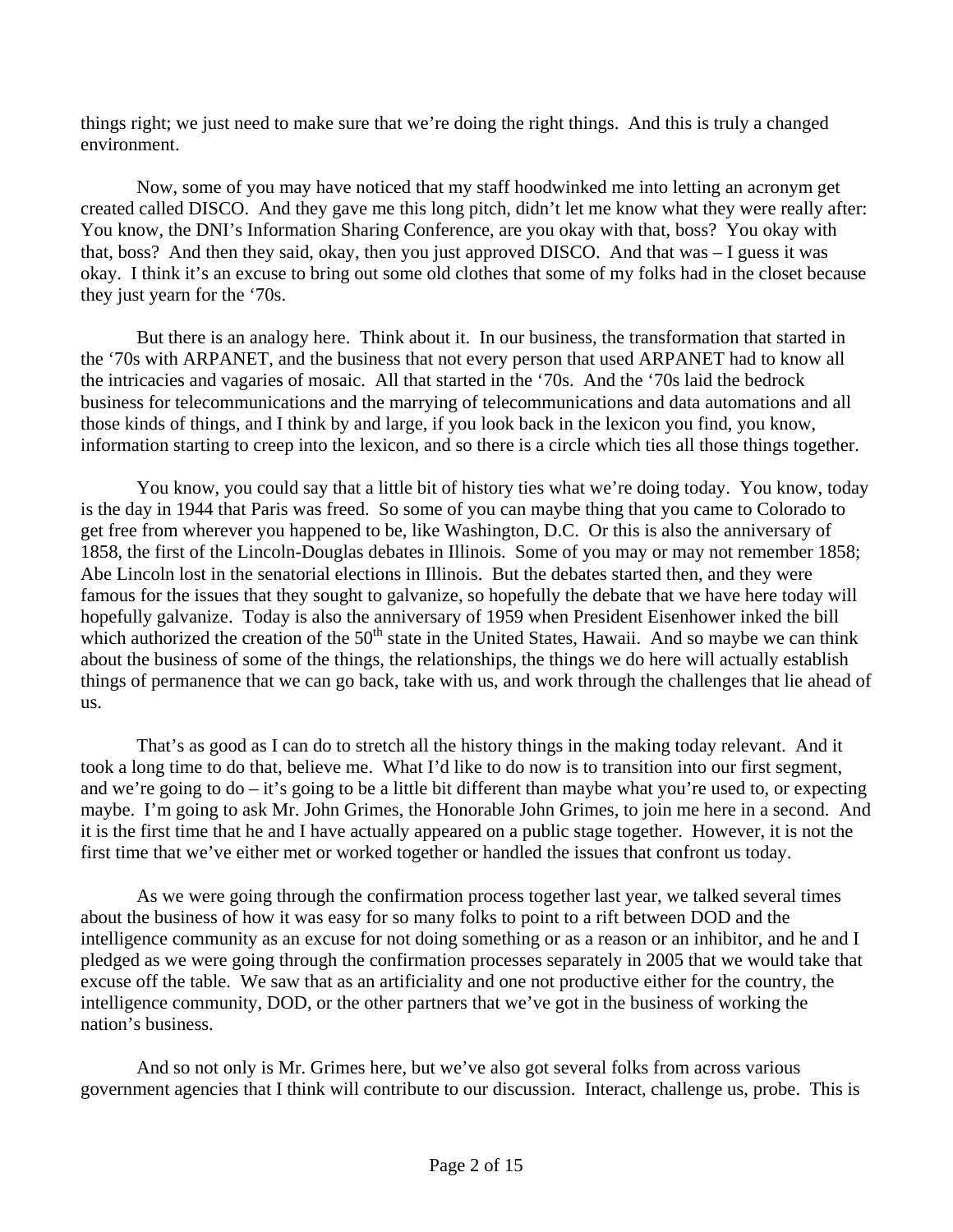important. We don't need to be dodging issues; we need to be addressing them head on in a forthright, direct, professional manner. It's okay to disagree. As a matter of fact, it's healthy many times. But it is not healthy not to move forward, not to make progress. And so I'm very pleased that Mr. Grimes is where he is and I am where I am because we're looking forward to doing great things together.

As many of you know, Mr. Grimes has been around this business for a long time. I think they invented dirt when he started working the IT business. He has got a great career that has spanned many organizations, to include the White House, the Pentagon several times. He was in the Air Force, and he was temporarily insane for a period of his life when he was part of the Army, but he recovered, and it is indeed my pleasure to welcome up to the stage the Honorable John Grimes. If you would, sir. (Applause.)

Okay, thanks. Thank you very much. I appreciate it. And if you would have a seat, I'm going to spend about five or six minutes outlining a couple of priorities for the intel community. Mr. Grimes will then come up and do the same thing for DOD. And then I believe we have cards running out through the audience, and we're going to filter those cards up here and he and I will spend the majority of our time answering your questions directly.

The business about intelligence is the business about values and how you carry out values. The business is about making intelligence better for the nation; it is not about making IT better. The business about IT is in fact getting a job done. That's what we need to be about. We need to be focused on that. The values that we're looking to instill, from our perspective, are speed, agility and transparency. We believe that those are the keys to sharing information.

As I go around the community, people tell me, we're really all for you succeeding to get those other guys to do what we're doing. Oh, yeah, I believe that those guys ought to be sharing information; I don't know that I should. Those are the kinds of things we need to work on.

We embarked on several things, most of them jointly with the Department of Defense. Most of you have heard about the certification and accreditation reengineering efforts. We're going to brief you on some of that. That is working out very well. We've got tremendous involvement from across the community: DOD, other agencies, Department of Homeland Security, DOJ, Department of State. Just about anybody you can think of across the government is helping us – the NIS very much involved in that.

The Green and Gold teams right now are going through their paces. We'll give you a little update on that, and we do believe that by the end of the year that we're going to come out with actionable direction ahead in how we're going to reengineer the certification and accreditation – in essence, the business of bringing innovation into our community to better serve intelligence and the needs of the nation.

You'll see many joint things. Mr. Grimes and us have worked very hard to work on creating joint offices. The first one we created was the Joint Cross Domain Office, which was set up up near Fort Meade, and we've got some session breakouts on that. The leadership of that organization is here and present as well.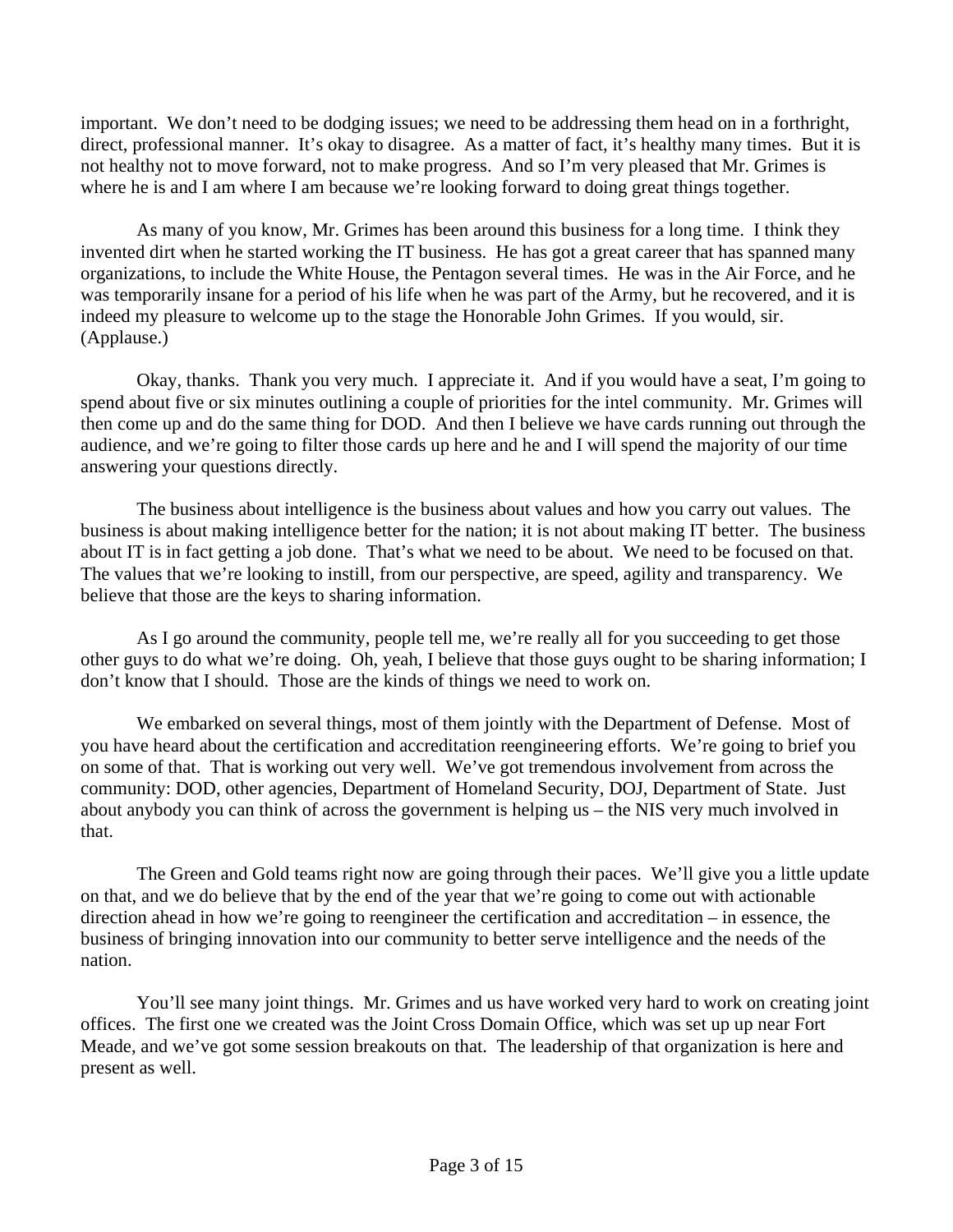We've made some breakthroughs with our allies in sharing information on classified systems. Again, I can't go into many more details than that, but we've had some things that I think are really breakthrough activities, and those breakthrough activities have had some very high-powered, short-term, war-fighting implications for where allies and U.S. troops serve together, and we can point to those successes as elements of information sharing that are fundamentally different than things that we've done before.

The business about IT management, the business about data structures, expanding the architecture work to be more than just infrastructure. The "I" in CIO stands for information; it doesn't stand for infrastructure. Sometimes I like to think the "I" stands for innovation. Sometimes I like to think the "I" stands for intelligence. I just hope it doesn't stand for idiot. But in any event, we've laid out an aggressive program. I'm not going to go into any more detail because you will see that program laid out throughout the rest of the week.

So, if I could turn it over to John Grimes and let him lead with his few remarks, and then we will answer your questions.

Sir?

JOHN GRIMES: Thanks, Dale.

MR. MEYERROSE: You bet.

MR. GRIMES: I wasn't sure of the format, and these lights up here, they blind me, but Dale made a couple of comments there in the beginning that I would hope most of you understand that we are joined at the hips – using his term – that since both of us have been in about nine months, compare a lot of notes. Now, we don't do it every day, but the staff are. We're very committed to that. It's important to the nation.

This conference, which I was excited about when I saw the agenda – and of course information sharing is the basis of everything we do. I mean, our whole life – as long as I've had any career – we didn't always call it information sharing, but communication is just information sharing. In fact, he mentioned the Army. When I was at Fort Huachauca we started the Information Systems Command, one of the first times they recognized in the Signal Corps that information was critical.

I'm going to tell you a couple of other things here in a few minutes on a chart because we're being challenged today – or I'm being challenged today on content and my role, or the CIO's role. But the department recognized long before I got back – because I retired about 13 years ago and somehow got convinced to come back, but – it was kind of dumb at this point in my career. But they recognized transformation was critical in the department at many areas, but the most critical part, the keystone of that – or cornerstone of that was transformation was called netcentricy. And my predecessor, who many of you I think will recognize, Dr. John Stenbit put in place a way forward, and I would call that innovation, where he was taking the technologies, whether it was transport, the applications, the fusion, and he put this together.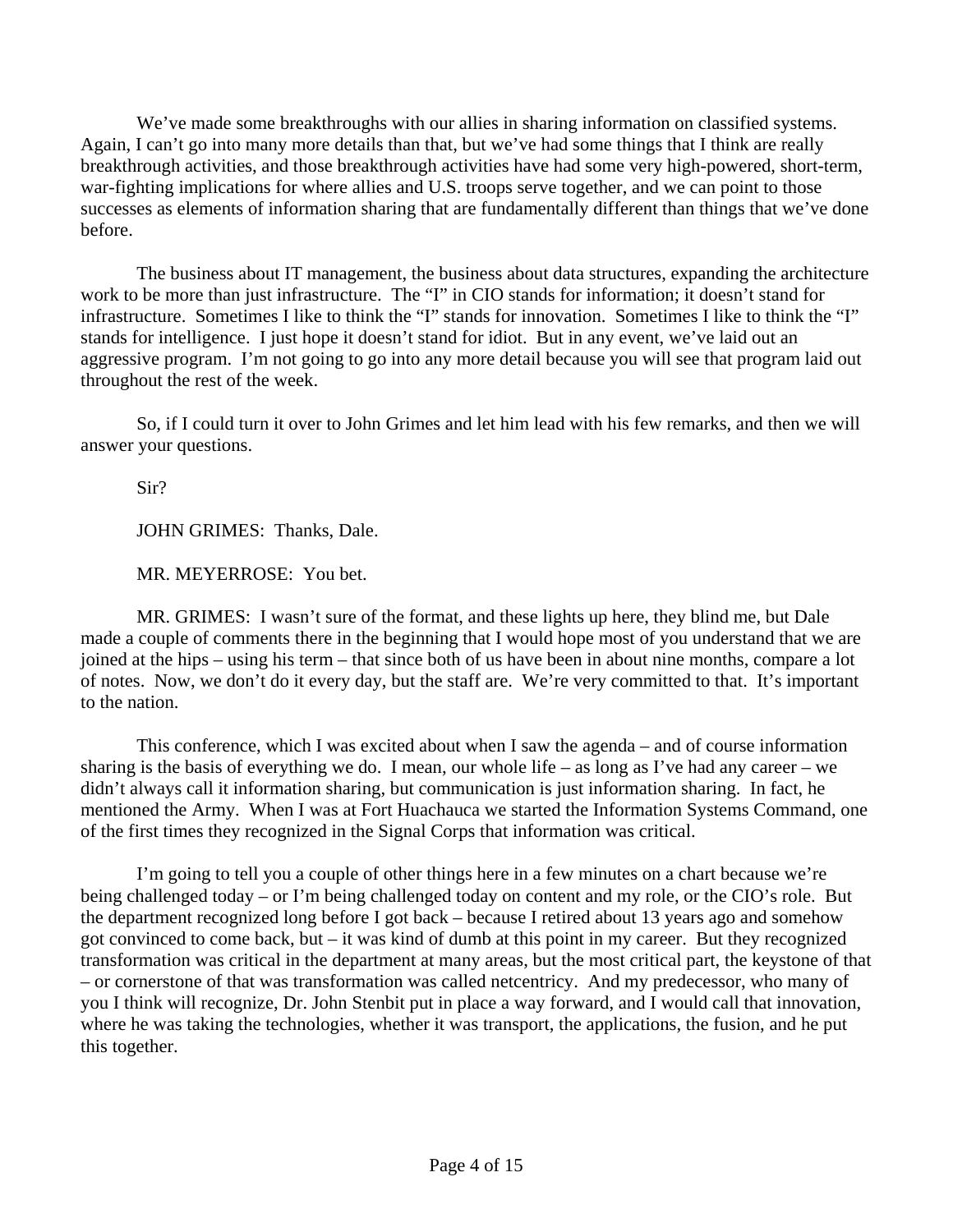Now, let me tell you the interesting part about that. He wrote this very nice vision and got a buyin. The buy-in was such that it shows up in the national military strategy, it shows up in their strategic planning, it showed up in the QDR. Well, many of you will know that a vision is pretty easy to write. Now I'm the guy that's saddled with implementation of that vision, and let me tell you, it's hard. It gives me a headache every day: things like GIG, the Global Information Grid; bandwidth expansion, which has been a successful program for the transport layer. TSAT is the satellite system which the community – in fact, the community is using the GIG in a big way, and I believe you're the largest users of the GIG. And then TSAT, which is pushing technology and won't be available until about 2014, but we're doing a lot of work in that area – very expensive program.

The one that is really causing me grief is the JTRS. That's the Joint Tactical Radio System. And we've had a lot of problems because we started a program back in about 1996 with our eyes closed in the industry – and this is where I fault industry a little bit. They could promise us the world but they haven't delivered a damn thing – I'll just tell you that right now – in JTRS. And we've had to change the requirements way back. We're now going to have a radio operator that can do the ground environment and the sharing and the netting that we would have at the edge. And we look at it as power to the edge because everything we do is focused on the war fighter now. Everything is that. And so the edge is the area.

In fact, I just came up here yesterday from the Defense Science Board down in Irvine, California, which did a summer study – each year they do two weeks. One of the major issues and the problems that the commanders in the field have is the information sharing across not only the joint community but also with the coalition and allied partners. And I was out in the theater back in March for two weeks and heard the same thing. As Dale mentioned, the Cross Domain Solution Office has been set up. The community office is to focus on that because we had all these initiatives out there, some of them not even clear – gave us some holes for our adversaries to have access to our network, which has concerned us. We think that this office is getting its arms around and will shrink that up, but that was a big issue when I was out there in the theater.

The second one that is hitting us very hard by our commanders and that is the data strategy – the community of interest. So they will interoperate. When I was in the department in the early '90s it was an initiative under now DCA – D-C-A – to set up a centralized data standards group. It kind of fell apart because it was top down. What they've done – again, it was started prior to my showing up on the scene – working with a community of interest and let them generate their particular area of responsibility, and it's really take hold big time, and we're quite excited about that now. We've got to do this across the main sharing. And some of you might have heard of Mike Krieger who is out leading that effort. But he's not doing it alone; the whole community is involved with him. We think we're on the right track. But that also adds to this information sharing which is so essential.

Since 9/11 I've participated on the Defense Science Board as just a private citizen, looking at the issues of sharing information and what happened, and let me tell you four or five things that came out of that, which now I sit on the deputy's committee with Dale and some other folks on information sharing based on the 9/11. But this goes back to 2002.

The number-one issue that was touched upon is culture. Culture. I mean, that is an issue we ran. We visited; we were briefed over a year looking at this issue of information sharing. First it was the law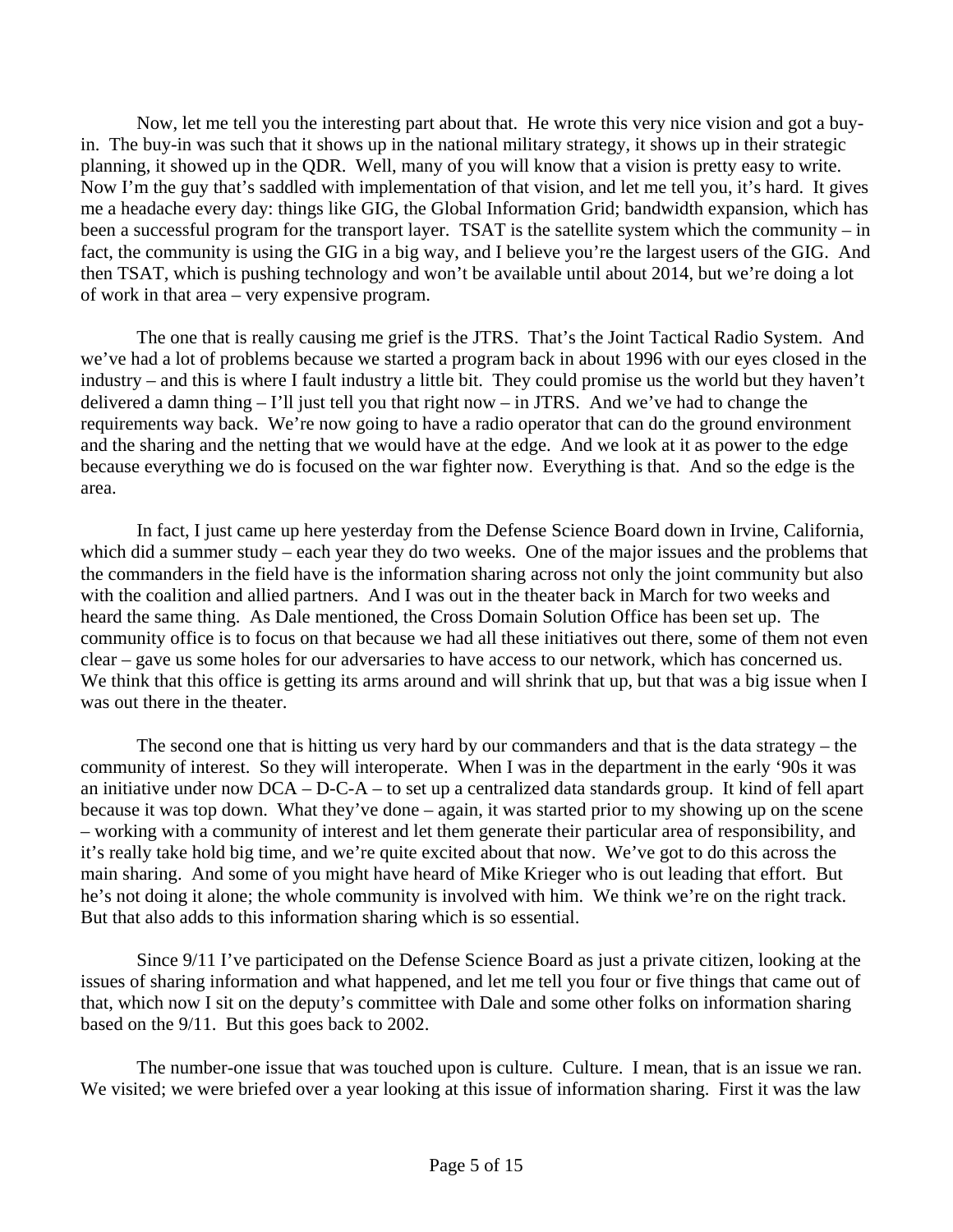enforcement and the IC community, or the intelligence community. We saw some very interesting things – in fact, we talked a little bit about this yesterday evening – where the culture was such that the, oh boy, the lower levels were comparing information after 7:00 in the evening until 7:00 the next morning about when the hierarchy came in the next morning, but when the hierarchy came in the next morning, everything clamped down. Well, that's a culture issue. We saw culture issues at the local level between the FBI, the city policy department and the firemen. So a lot of the information sharing issues were from the culture.

The technology issues, yes, have somewhat been a problem, but not near as much as we think the culture has been, and we're going to talk a little bit on  $-$  in fact, one of the things that I'm up against right now is in the department where they were trying to drive me into being the content manager. Now, the CIO definitely plays a critical role in helping the owners of that, whether you're command and control, intelligence, or business systems. And that's kind about the way we look at things in the macro sense, the war fighter or the C-2 systems, the intelligence systems, and our business systems. National leadership of course is the president and the things we do, especially go on emergency operations, and then we have our nontraditional partners and emergency ops like Katrina.

So we are really debating this and how much we get involved as a CIO. And I can show you – in fact, what I've done in the center of that chart – I made this chart up for the Defense Science Board, and after reading Dale's agenda I said, well, I'm just going to show that to you. And basically it comes down to CONOPS where the operators many times do not understand how to connect to each other or what to share with each other. They have application problems, the toolboxes, and for example, the department issued or awarded a contract for a department enterprise-wide collaborative tool. And many times, the users do not understand those tools, so we have to, as enablers, to do that.

The classification – that's another culture issue. But slowly, the markings are coming down. You mentioned some stuff we're starting to share in the classified area on SIPR – I won't get into that – but with our allies. Certification and accreditation is very critical, and Dale, I give him credit for really getting behind that, but we're working that one hard. And of course, most of you know the privacy issue. Anything we do – I don't care where I go, whether we're in a DC deputies meeting or any of the others, you have the lawyers there to protect the fourth.

So then it comes down, lastly, to the TTPs, what we used to call SOPs of how they operate together. So there is a role for us. Now, we looked again at netcentricity of the network and those technologies. And I mentioned the transport layer, but the big layer is the netcentric enterprise services. And the collaborative tool was just one of many tools. And of course, we're using SOA – service oriented architectures – to start separating the data from the applications and putting it out there on the net. And of course, the only way you do that is to have the community of interest data strategy, which we're working on.

So all that is coming together. We're working that as a team. And so, I'm going to kind of stop there. I think that my fifteen minutes is up. And I would be glad to answer any questions. And I just think this is really a magnificent opportunity that I didn't envision when I first was asked to come to it, so thank you, Mark, very much.

MR. MEYERROSE: Good, thank you, John. (Applause.)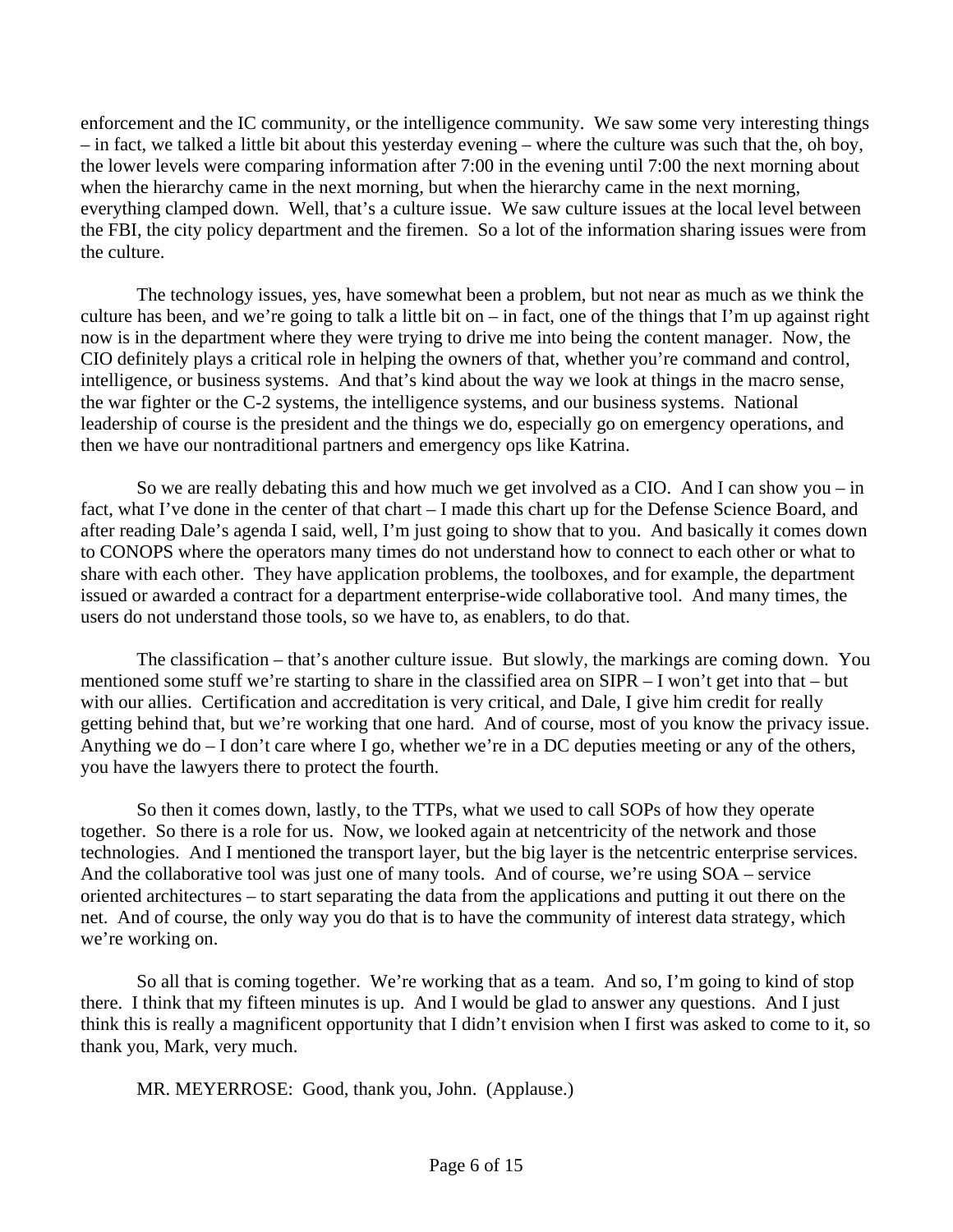Okay, if I can get Mr. Russell to come back up here, and he will orchestrate control of questions. While he's doing that, I've got a request of everyone. I think all of us have personal friends either in uniform, government service, or in industry stationed somewhere around the world in harm's way, and so tonight at the bar or at dinner or whatever, how everybody telling at least one war story about one of our comrades and colleagues who are over doing the nation's bidding and putting their lives at risk. And I ask you to always keep them in your thoughts and prayers. Mr. Russell?

QUESTION: All right, sir, we have a number of questions that have come from the audience. Some were actually done in multiple areas. But as I get started, if you have a cell phone or a pager or Blackberry, either put it on manner mode or get it turned off. The first question from the audience – the CNA process was an excellent first choice for reengineering. What other reengineering efforts are envisioned for 2007?

MR. MEYERROSE: Okay, I think I'll go ahead and take the first shot at that, and then Mr. Grimes can intone. I think the business about pushing jointness – and you're going to hear us say that time and time again, this business about pushing joinness – when it comes to data standards, which Mr. Grimes talked about in his remarks, and ID management – now most of us think of ID management as password and ID account; we're thinking broader than that. There are all kinds of entities that need IDs in a netcentric environment. They can be organizations.

You know, that business about managing information can be an ID management issue. And I see the element of ID management at the crux of creating trusted information exchange. And as we go to more and more netcetntric environment, web-enabled, less point-to-point, less controlled instances of where we limit or descope the transmission of things, ID management becomes even more important. As some of you have heard me say several times, the goal is not to have secrets; the goal is to use secrets for the nation's purposes. And the broadest audience is what we need to use those things for. That does not mean that you disregard security; that does not mean that you don't care who has the information, all those kinds of things. You do. So the things that we can do to help enable that trusted information exchange environment – surrounding ID management and data are the next areas of interest I think you'll see us push on, and again, push jointly.

MR. GRIMES: Yeah, let me just pick up on that last part that you made. Unfortunately, we have individuals out there in the communities on both sides or all around that think they own the information. They do not own the information. They're just stewards of that information of the United States government and should be used as appropriately as possible. And that's another culture issue.

Now, to follow up also, it turns out – and we have not compared notes – my emphasis – and I'm going to be soon selecting a deputy assistant secretary for network and information assurance that I want to focus on ID management, biometrics, that whole area, because if he gets you in trouble if we're not going together on the standards of how we do that – and of course, we've got PKI and the CAC cards as our early capabilities. But I'm going to tell you, it's not going to be long for those that are familiar what the threats are, that's not going to do the job. And we are very concerned today of what's happening in our networks – the unclassified networks, that is, right at the moment – to threats. So this is another hopefully way for at least interim is to push the PKI and CAC card. But identity management is the area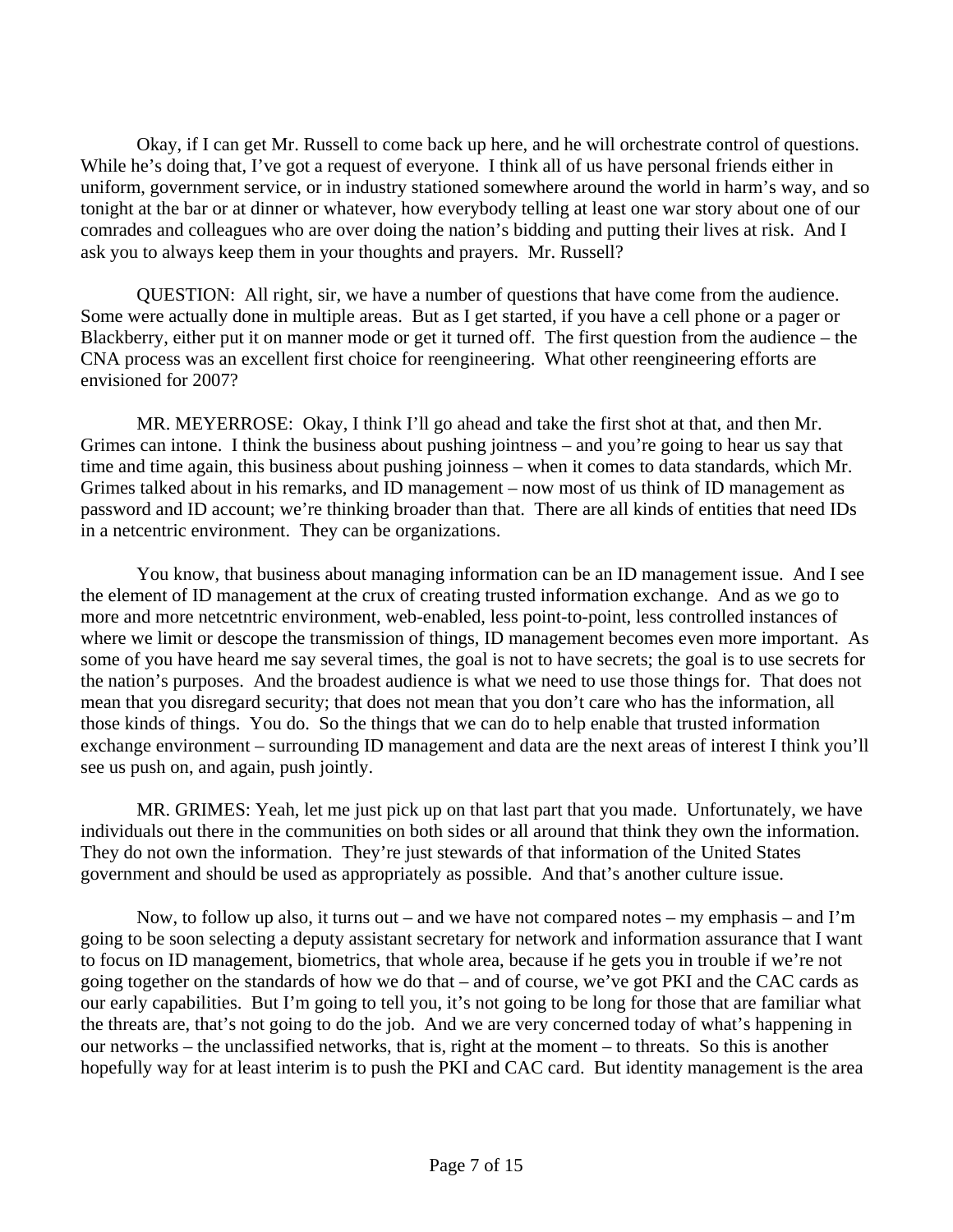that I think we all are. Now that all fits under what I consider the IA umbrella, so we'll work that one very hard in the coming year.

MR MEYERROSE: If I could re-engage on a point that Mike made that I think many in this audience need to realize, John talked about biometrics. Biometrics means different things to different folks. To a lot of the folks in this crowd, it's the business about proving who you are. But biometrics in the intelligence business, there are intelligence functions that are done with biometrics and we need to remember that, and then there are S&T functions done by biometrics. And so as we work to issue a biometrics across the intelligence community, we're working in all three of those areas. So don't think of that in narrow terms, but in more broad terms. Thank you, Rich.

QUESTION: All right, sir.

MR. MEYERROSE: You know, you had the time while we were talking to sort through the cards.

QUESTION: Got them, sir. As a follow-on to that, many of the organizations that compose DOD and the IC have multiple business and technical architectures. What are the things done to bring synergy to those architectures and promote information sharing?

MR. MEYERROSE: In the intelligence community, we've in fact created an organization organized around that, set it up by Mr. Steve Sohen (sp). He's back in Washington, D.C. He missed the meeting so he got stuck back there, didn't get to come out to Denver. In the past, we have considered the business about architectures in the intelligence business as being infrastructure supporting and narrowed to that. So the business about the integrated collection architecture in the past would not be considered a part of our architectural work. The business about our human resources architecture would not be considered a part of our architectural work. And in fact, all of those are a part of the architectural work. We have worked with DOD in several niche areas, which we're trying to grow those into broader areas.

And both John and I serve on the federal CIO council along with Jim Van Derhof and a couple of the other CIOs that you'll meet here this week under OMB's guidance for the federated architecture structure. And there are certain standards that we've committed to that we're in the process of bridging all of our legacy efforts over into that to make sure that we use common terms, common frames of reference, those kinds of things.

I think the thing to recognize about architectures is so much of the architectural work of the federal government has been shelfware. We have spent billions of dollars on nice prints that occupy 3 ring binders, and while that may be of historical significance, it's not relevant to doing things in the future. And so it's our goal to make the business about architecture a dynamic, living organism that helps us sort through priorities, helps us with programmatic and budgetary decisions, that helps us tie together technical underpinnings, that helps us sort through processes and process engineering and those kinds of things. And so that's the philosophy that you'll see us take with architecture.

MR. GRIMES: Yeah, I think that the department again has embarked on a thing called the gig architecture, which is a macro architecture in how all these services come together. And as Dale indicated before, originally, back when he and I working at the DOD thing early was always at the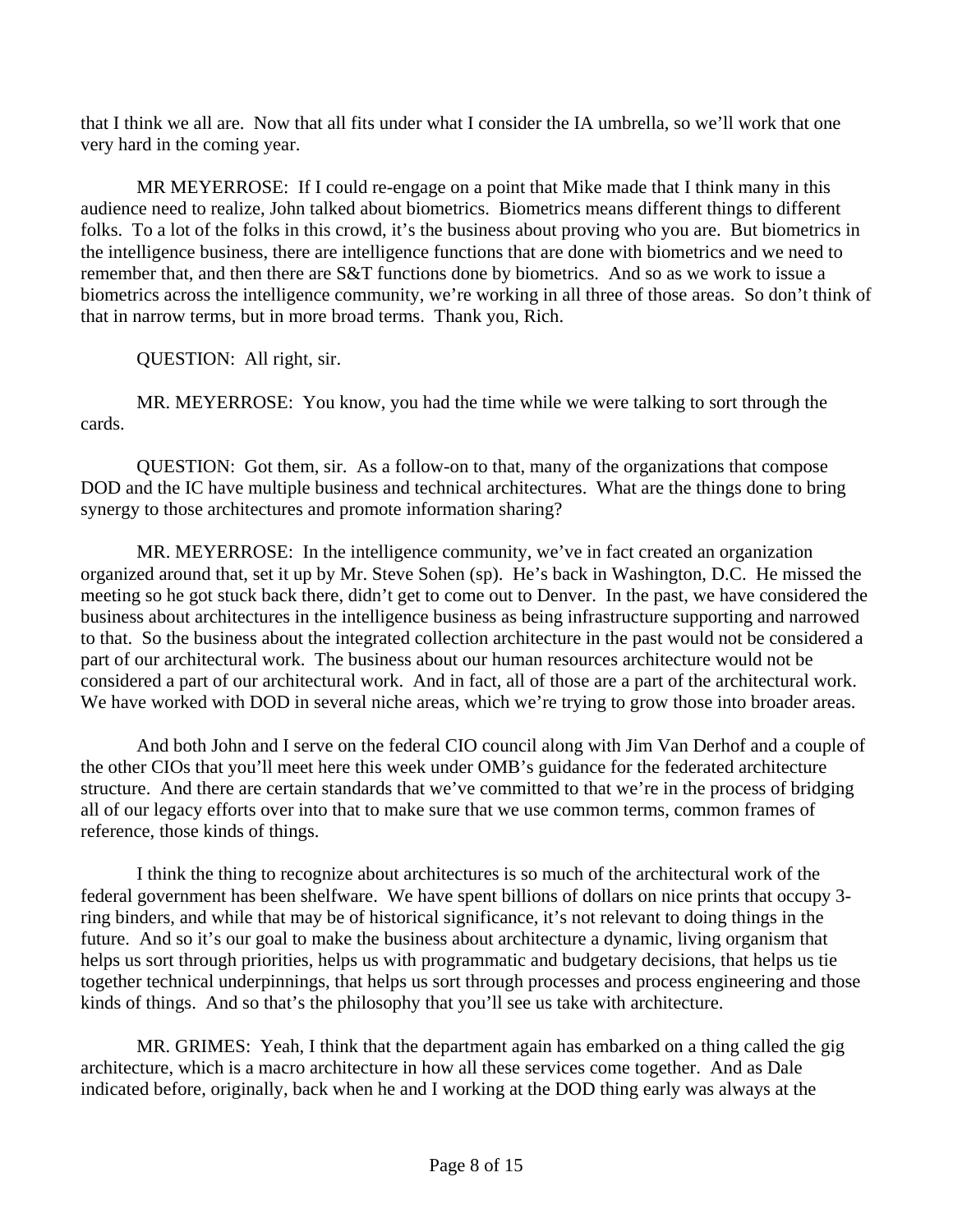infrastructure level, the calm part if you will. Or today, it's much broader than that. It enforces the apps, and a lot of focus on that. Within that though, we have a major program on the national – I'm sorry – the netcentric command and control of how we all go all the way down to the war fighter. And we're trying to get our arms around it. So you've got to get your arms around some pieces of it. But in the larger sense, we are working together so that the common interface points will take place and we initially can exchange. Eventually, if we go to netcentricity and get the stuff out of the net, we don't care where it is as we have some of the new techniques for tagging and tracking. It's going to help us, and it's a must. We've go to, because what's happening inside the net today.

QUESTION: All right. We had a number of questions related to software development and streamlining of system softwares and technologies, so while information sharing is occurring with many, similar software development, portal efforts, such things as a common collaborative tool are under consideration in many agencies. How can the DNI and the DOD work together to eliminate the repetitive nature of these activities to provide lower IT operating costs and a singular capability across the community?

MR. MEYERROSE: Well, I think there are two things to consider in this regard. In the intelligence business in the past, we've been pretty insistent upon tailoring software, building it, making it God. And there have been good reasons for that in the past. But that's hugely expensive. I don't think we ever fully consider the lifecycle costs of development of tailored software, particularly when you're looking at the business of sustaining it – what it takes to sustain something. You know, I've been part of hundreds of discussions over the years of somebody coming in saying we need to do this; we need to do that; and of course, it's on the business of fielding it. It's not in the business of sustaining it.

And it's my judgment that we in the intel community – and John can speak for DOD – that we need to leverage more of the commercial, off-the-shelf stuff. We need to have less tailored software. Every locally devised line of code is a stovepipe to the rest of the world. Now, that doesn't mean we can eliminate it necessarily, but we need to change our orientation that says if there is something that someone else does that we can leverage, we need to do that. We don't have to have the pride of authorship of designing our own. And so I try and extol our folks, if you think you need to write your own pearl script, think again. What can we use that has the most wide applicability for use and reuse?

Now, that brings in other issues. That brings in the issues of offshore development. That brings in the issues of configuration control. There are other issues that attendant to that, but just because those are hard issues doesn't mean I think we need to turn away from that, because I think that is a strategy, which will help focus more and more of our resources to the business of making intelligence better.

The second area of thought that I think this is important is – and I get this from industry all the time – we go to agency A; we spend months working with agency A getting an okay to use the particular application or whatever; and then when we go to agency B, agency B doesn't recognize the work agency A has already done. We're working to change that. That is part of the certification, accreditation, reengineering. Once you have a good housekeeping seal of approval of a certain level, in which we use common criteria, then that approval will be applicable across agencies. And again, we've got a lot of spadework to do in this particular area right now, but that's our goal.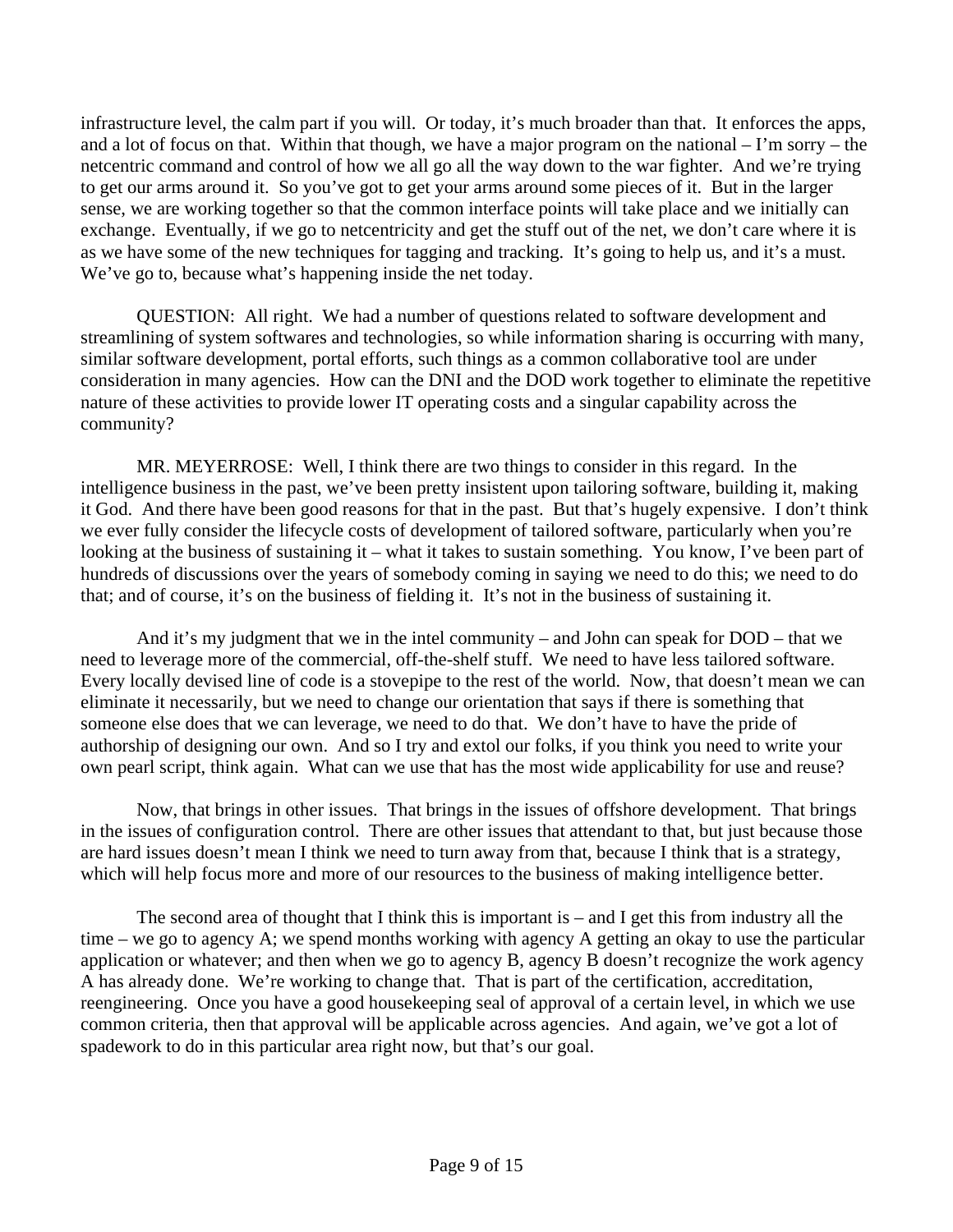MR. GRIMES: Actually, we're on that same path. One of the major findings and recommendations of the Defense Science Board – and by the way, those who are not familiar with the Defense Science Board, these are some of the foremost minds of the nation, and they touched upon everything that you just talked about, and said that you should not be out there modifying cuts to get you in trouble and the turnover, the inoperability, the configuration management. Issues like offshore, too, is a major concern. So we're embarked and we have been embarked on – because I'm the MDA; I'm the guy that approves a lot of these programs now. Herein lies a problem that you were talking about.

In the Department of Defense, as you know, we have been living off of supplemental funding for the last four years, I guess it is – big, big bucks. Those dollars float right down into the military units at a division level. These folks – the contractors are showing up, new contractors are showing up and we have had a couple of real hiccups in the theater where a division and a rotation goes in, brought in tools perhaps that was not compatible with what was already there – it was embedded there – caused major disconnects.

It's hard for us sitting in Washington to get a hand on that, even when you write all of the policy, and we have smart people out there in the theater – the captains, lieutenants, even sergeants that even write some code and put programs – and so we have had some real hiccups when this happens. We had – just I guess it was back in March when I was over there – one division came out of Fort Hood replacing another. And all of the sudden they brought in different types of tools, collaborative tools being one of them, and it did not fit on fusion. Well, you know, there is a tool we have been using out there on horizontal fusion.

So it is a problem to get our arms around. When the war is over, or the wars are over, hopefully that we'll get a better grasp of that, but supplementals have really hurt us on the proliferation of these – probably got standard tools, so –

QUESTION: Okay, to shift gears just a bit, a number of questions came in relative to sharing with our coalition partners, allied partners, the commonwealth. And they are both related to culture and policy. And the DNI recently had a decision to allow commonwealth partners to sell for credit their networks, their sovereign networks.

However, there seems to be an opinion on the part of some designated crediting authorities here in the U.S. that nothing has actually changed, that those sovereign networks containing U.S. intel must still undergo the same technical CNA that we use here for our own systems. And so that is seen as a significant cultural challenge, as well as the issue of how we overcome the no-foreign challenge with regard to intelligence. Could you comment on those two?

MR. MEYERROSE: Sure. If we had another venue in a classified area, I could prove to you that it has in fact changed, and there has been substantial change over the last few months in the business about how we do things with allies and coalition folks. I think there is something important to remember, and that is not everything is an intelligence equation. The opening up of some of those venues and avenues that we have undertaken recently were done for operational reasons.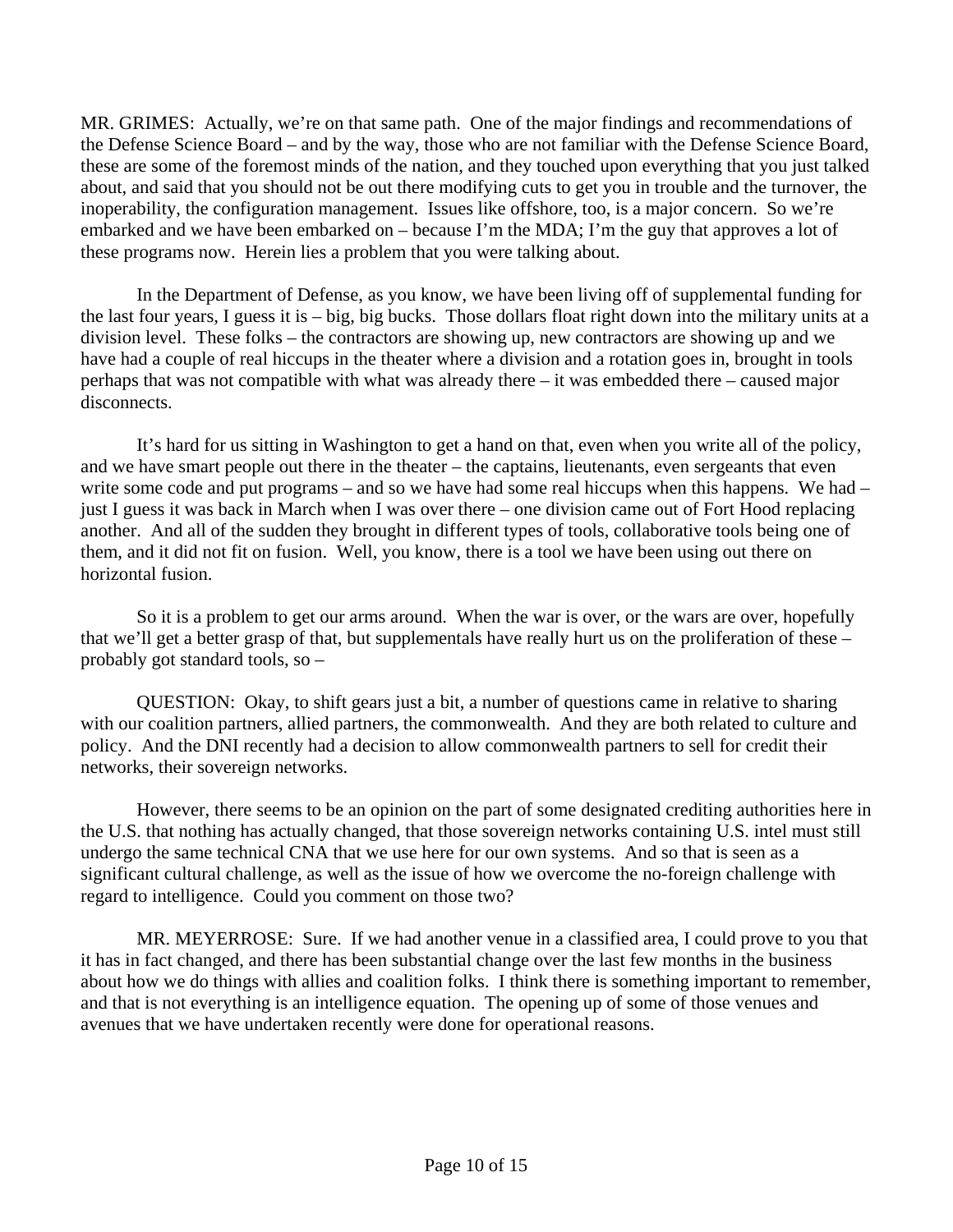Intelligence was getting to the places it needed to get, and so it was not a question about where you – was someone getting the right intelligence, as were they able to operate in the operational environment, and that is what was the driving force on those sets of issues.

In that regard, we in the intelligence business need to remember that what we do is needed by people outside of the intelligence business. Whether it is early warning, whether it is analysis, no matter what it is, the product we create need to go beyond the intelligence business, needs to be used by the operational element, needs to be used by other parts of the government, needs to be used by state and local – and again, we have got some discussions set up in this conference to work on that.

And so to say that any network that has got an intelligence pass on it, information on it, has to be handled a certain way – I think is a little bit restrictive and maybe somewhat naïve. And so, again, I'm not advocate of being careless; I'm not an advocate of dropping things that put things at risk. But our approach that says if one iota of intelligence shows up on this network then we have got to have an entire new set of rules to put in force I don't think is helpful. As a matter of fact I think it's counterproductive.

MR. GRIMES: I have not been involved in any of the accreditation like that, but I would like to pick up on a point that you were making on who the customer is for all of this information, whether it's intel or otherwise.

Let me tell you something that has happened in the theater over the last year with some of the senior commanders. In fact, I head one three-star Air Force general who says, I don't need any more ISR; what I need is op intel integrated in how that is collected. And let me give you an example. He happened to be flying an – he was in a – he was in Kosovo – he uses it as an example. By the way, General Abizaid, who is the CENTCOM commander is saying the same thing, but this is an example.

You know, I have – there is a flight that went out and found some sands in a canyon, but they ran out of gas and had to come back. And this general is – he was not a general then; he was a colonel – going out of his flight, the information never got exchanged. It happened to be these airplanes didn't have quick radios in them.

So he goes out there, but the information of what those – the first flight had seen never got back to this other flight that was going up. And they are using that as an example on op intel. What is happening on the scene right now, especially in IEDs over in the theater – so you're going to hear more and more about optel. And ISR is okay and needed in the longer fight, but the immediate operator, the customer needs information one what happening on this scene now. And you are going to hear more on that in our community.

QUESTION: Okay. And also, to both you, how do you see the role of domestic law enforcement and that community in relation to intelligence and defense information systems, especially at the state and local government levels dealing with independent legal authorities or challenges?

MR. MEYERROSE: There are a lot of things that is new ground for us as a country in this particular regard. You know, it seems kind of counterintuitive, but if you think about it, we have created a Defense Department and military apparatus in the past not to defend the United States, per se, but to exert U.S. policy overseas. And so 9/11 sort of gave us a little bit of different perspective. It says that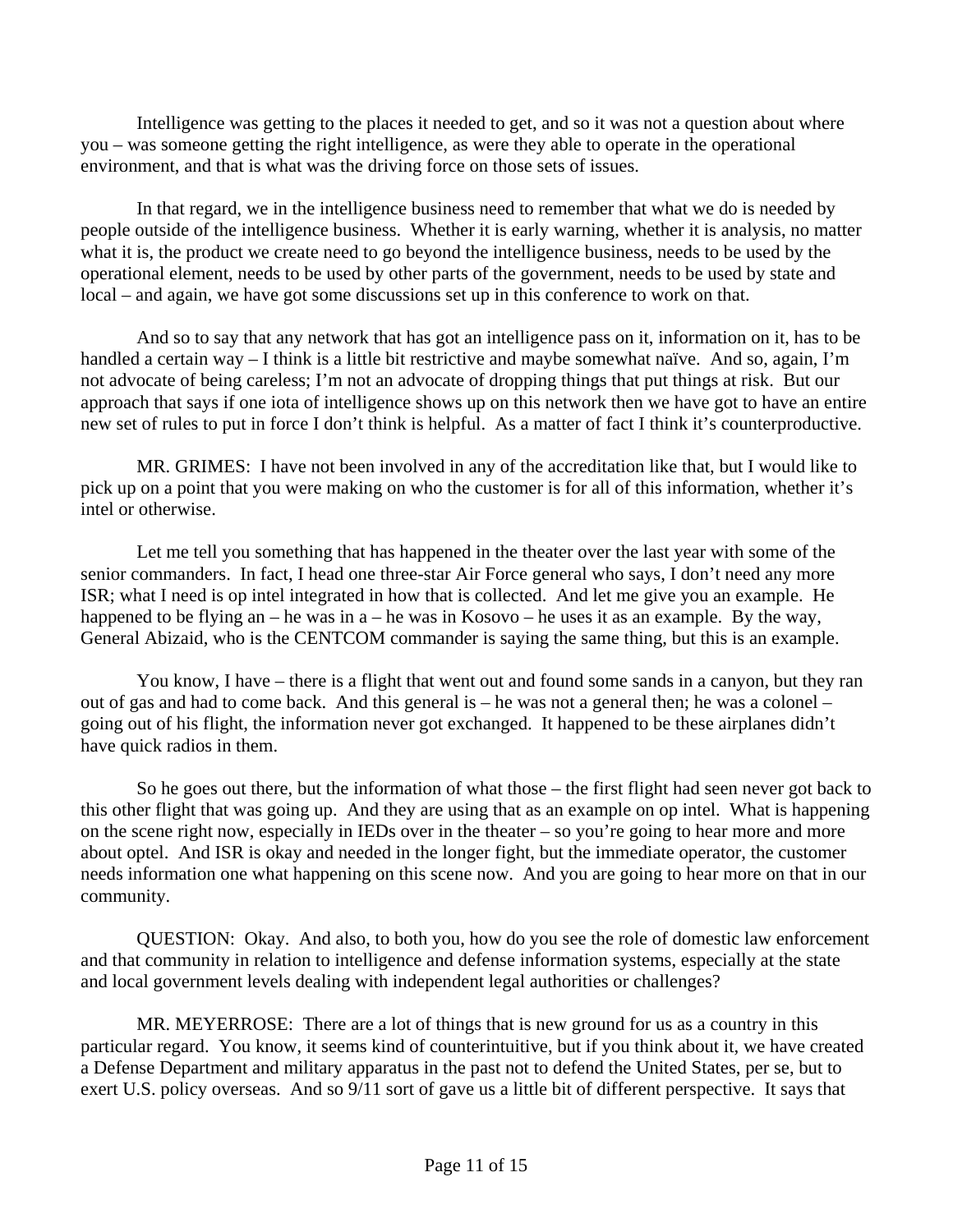there is a role. And that role has to be balanced. And the business about net centricity and things like that brings into questions things like U.S. persons and what constitutes a U.S. person and what rights does that constitute. And we are very, very cognizant of that, and we want to pay close attention to those discussions to ensure that we fall within the bounds of what is legal and constitutional.

But as some of you know, I was in U.S. Northern Command. I helped stand up that command a couple of years ago, three years ago – almost four. I don't do math in public very well. And the element about you – one responds to an event-based, event-driven event somewhere in the United States to where the United States military has capability that is not resonant in a state or local activity. The classic example is what NORAD does associated with being able to intercept an airplane at 35,000 feet. I think the United States military is about the only entity in America that can intercept another airplane at 35,000 feet and do something about it.

And so think about how we as Americans have grown accustomed to that idea that says U.S. military and cross-border things with Canada and Mexico in fact – working through some of those things – that might be some if the things you might want to talk to Lieutenant General Rick Finley when he comes and speaks to you later – are all new issues. And so we are having to work through those very, very carefully.

But just because they are hard problems doesn't mean you need to avoid them. And just because we looked at this issue back in 1984 and we came to the conclusion, well, maybe 1984 wasn't the right time and we've got to relook at the issue again because the parameters have changed – you know, look how accepting we are as Americans when threat levels change in airports and things like that. You know, think about what our attitude would have been on that prior to 9/11. It would have been one of indignance – one of being indignant about what we were being asked to do.

And so I think that's a constantly shifting set of values that we need to be plugged into the political elements and, again, realize that folks other than the intelligence community use things. And so things like tear lines, things like – and tear lines can also be not only things with classifications but also with U.S. persons and those kinds of things.

MR. GRIMES: In the past week there has been about three major meetings involving the president and the deputy secretary – I'm sorry, the secretary and the staff on these issues. One, the Department of Defense is not a law enforcement agency. Of course, one of the reasons that the military has had such a high level of prestige with the American population, it's never been in that role. However, it is in a supportive role, and it's, again, really – well, we had a couple of instances where the National Guard was activated – federalized, but the counter-drug program back in '89 when the Congress passed a law that the Department of Defense had to support the counter-drug – and I was involved in the initial part of that – but we didn't do any law enforcement. The Coast Guard did that off our Navy ships; the Army, working the borders.

So we're very sensitive about the role the Department of Defense does, and domestic law enforcement. So the secretary makes it clear. And for those that – I would appreciate it that – you know, we've got 6,000 guards on the border now assisting, and the secretary makes sure that that cost is not going to come out of the top line of the Department of Defense, and it's going to come out of Homeland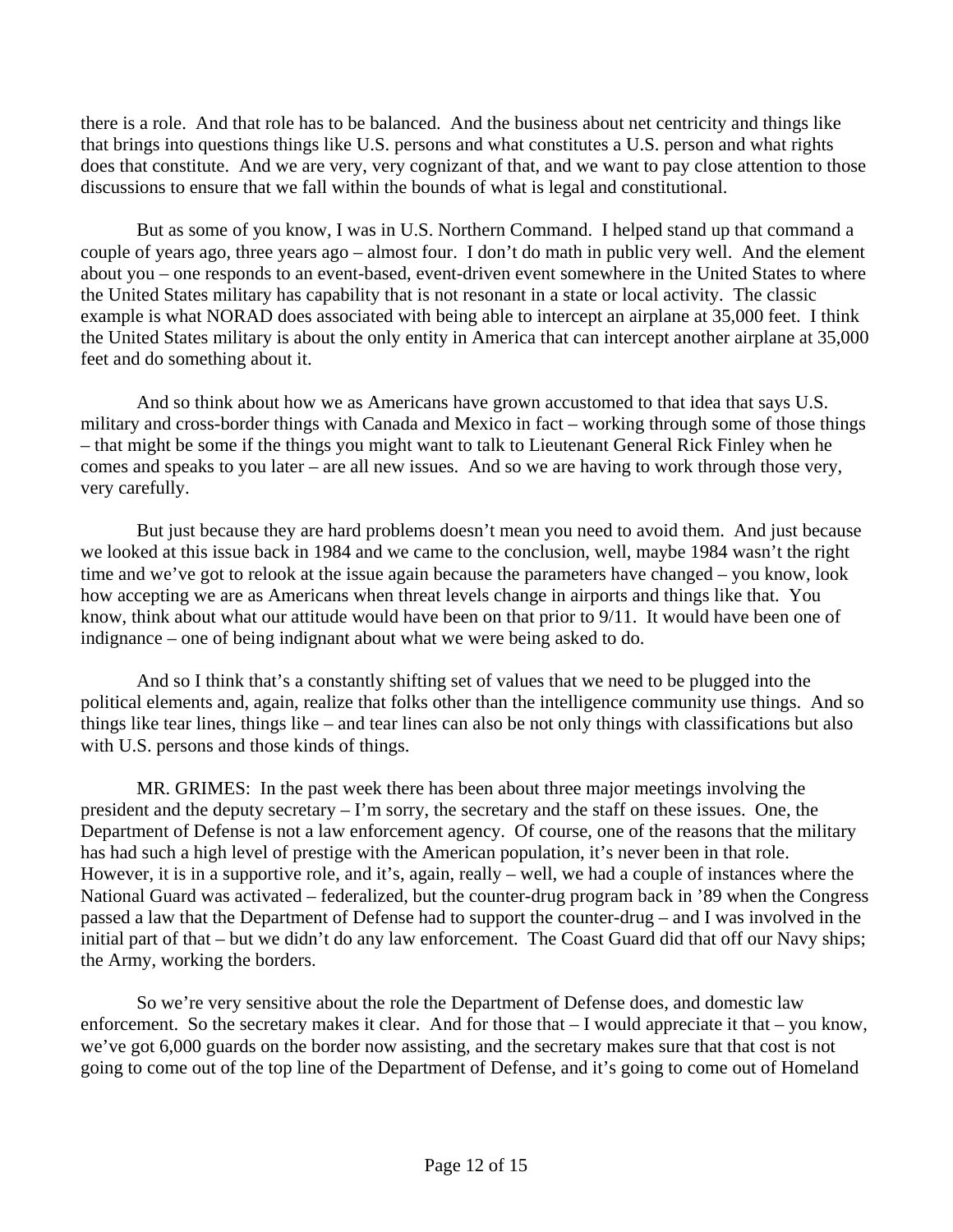Security. So that's the sensitivity about the department looking like it's in the law enforcement business. So we are not in the law enforcement business.

QUESTION: Okay, thank you. Shifting gears just a bit, traditionally there has been a rift between open-source information, or intelligence, and the traditional classified intelligence streams of information. How do you see this situation changing as we move forward into the future?

MR. MEYERROSE: I don't know that I would characterize it as a rift. Again, let's get back to our values. For 50 years it's my judgment that in the intelligence business we took the view that if information was classified, it was important; if it was unclassified, it was unimportant. Now, that's kind of being a little glib and taking things down maybe a level or two without full explanation, but thing about what our actions were, you know. And in fact, I say to people today, if it's not on my classified network, it's not important.

I think the thing that we need – again, need to remember is that the business about open-source and unclassified elements give meaning and structure to what we do in the classified world. What you're talking about is information, facts, data, whatever. Whether or not it's classified or unclassified is the means of collection, and nothing else. And so if you came to know it through the Internet or the Encyclopedia Britannica or Goode's World Atlas, or something like that, that somehow had a lesser value than the fact that we came through information via collection means.

And so I think we're, again, in the process of culture shifting our values. And we have an opensource center under the oversight of the DNI. The executive agent happens to be the agency. And I think that's significant because, again, our concept about how we think of ourselves in the past is something that we're in the process of reviewing. And so, you know, the business of – we need to figure out how to come up with a value of information that's not solely based upon means of collection. If we have a coastal city in the United States that has a radiological bomb in it, I think the geocoordinates of where that bomb is and the geocoordinates of response forces and things like that are probably the most valuable information you can have, and none of those may come from national collection means.

So, again, I'm not talking about devaluing the business of collection because that is central to who we are in many respects, but it's the business of how we attribute value to information in general, and that's what I see as a suggestion.

MR. GRIMES: You know, a lot of this is self-serving when people don't want to – especially in their community – and I'll give an example. Back when it was the Defense Mapping Agency and NIMA, nobody was going to use any commercial products. Today it is – and especially over the U.S. because the NRO – our assets are not set up to be over U.S. – not that it can't be used, but that was not the purpose. But today is an example how we use those commercial products.

Well, the same thing has happened in the open-sources area, and I can tell you, when I was on the NSC back in the mid-'80s, we did some of the early open-source work, and it was quite interesting – when I say open source, we'd look at newspapers and CNN and got some awful good aggregation that's the word they use, aggregation – and you could get some pretty good signals. And I can tell you, on 9/11 they've gone back and looked at open sources, and a lot would have been revealed if that had been used in the community.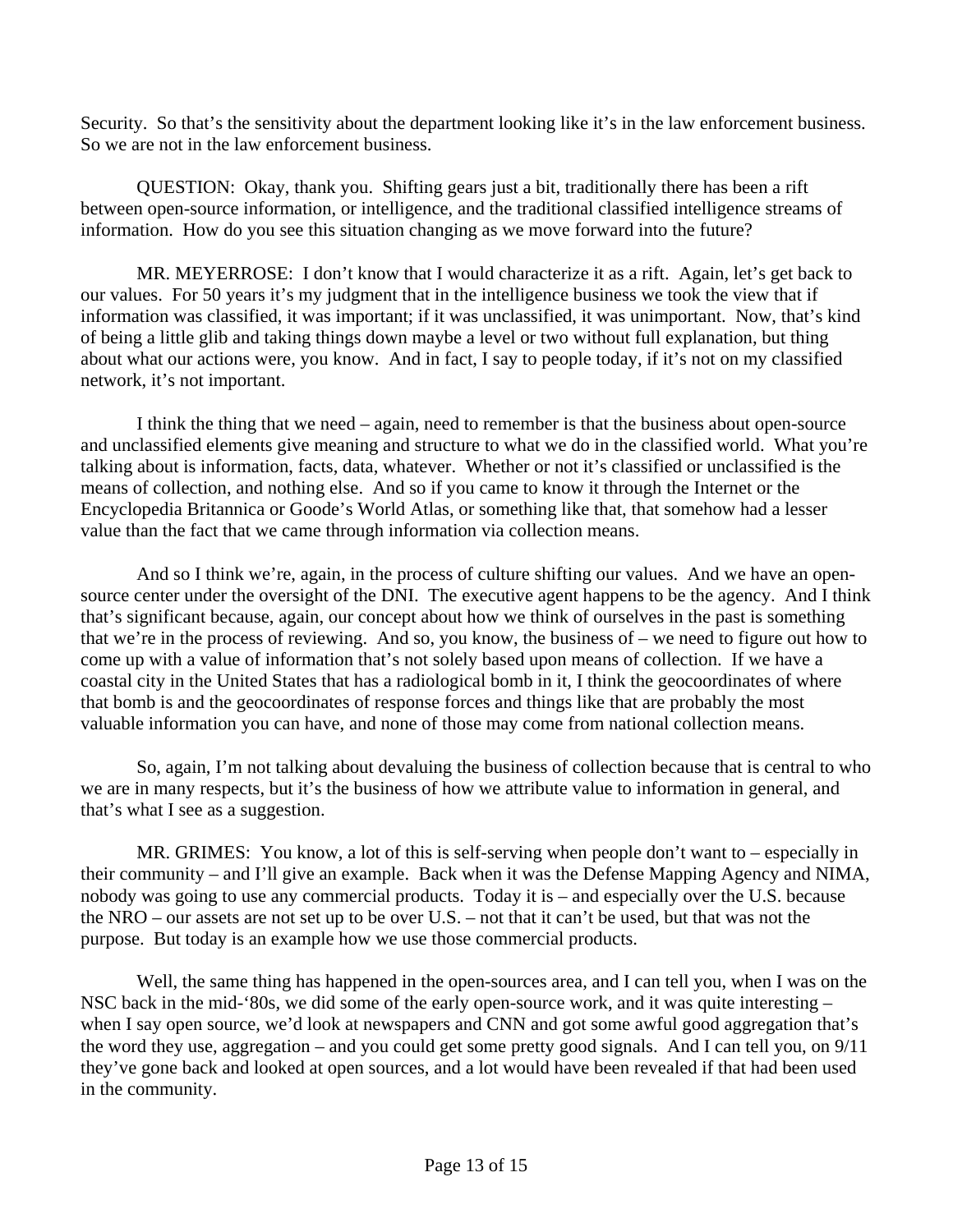QUESTION: Okay, as a final question, could you please expand on the evolving relationships, in both mission and scope, between the DNI, DISA, and intelligence components of the Department of Defense such as DIA, NGA and others?

MR. MEYERROSE: Sure. If I could just expand that question just a little bit more – let's not limit it just to DOD and DNI. You know, DHS, DOJ, Department of State, FBI, HHS, across the board. I think there is a parallel.

The reason why DOD and DNI are so closely linked together is that most of the intelligence resources are in the Department of Defense. The reason why we're so closely linked together is because nine of the intelligence agencies – nine of the 16 intelligence agencies have Title 10 and Title 50 responsibilities associated with the Department of Defense. And so while that's the major focus and while John and I are committed to make that a strong partnership of synergy rather than a frictionous one that is divisive, the business about inclusion across the federal government, and with nongovernmental agencies and things like that, the philosophy has got to be the same. The business about being joint has got to be a similar kind of approach. And so we're trying to do that across the board.

Later in this conference, Ambassador Ted McNamara, who is the program manager for the information sharing environment, who is the focal point for the United States government in working across that wide spectrum, is going to join us, and I think you'll see in his remarks the amount of interface that we're really talking about.

There is nothing like good, open lines of communication to resolve issues. The business about – there is not one single thing that I am the least bit reticent of picking up the phone and calling John Grimes and saying, okay, this is the indication I got, this is what I think; what indication do you have and what do you think? And there has been no instance to date – not one little one, not one big one – where we've had that interface that he and I differed on how we ought to go forward.

But it's not just enough for John and Dale to do this. You know, our staffs have to do it, and down through the rank and file of people who do the work every day, who are accountable for doing the nation's bidding and are the subject matter experts in many things. And so we've got to work on a myriad of levels to make sure that the business of our intentions manifest themselves in the right outcome. And this is about outcomes: Do we have the right outcomes? And if we're not getting the right outcomes, then we need to change the input, and that's what we're committed to do.

MR. GRIMES: I have, every two months, a meeting with all my CIOs and C-4 three stars, and I invite him to sit at the table, and he can tell you that we talk about adopting the best, whether it's from them or the Army. For example, the army's AKO has been adopted for the defense, but that sharing at that level – many times, you know, we're in our office, we're dwelling on our own internal problems; we don't have time, but when you have these kinds of venues where you share – and DISA, by the way, works for me – General Croom, and he in particular has been very active in this adopt-and-share technologies through the three services and the joint staff. So that is one of the dynamics that's taking place.